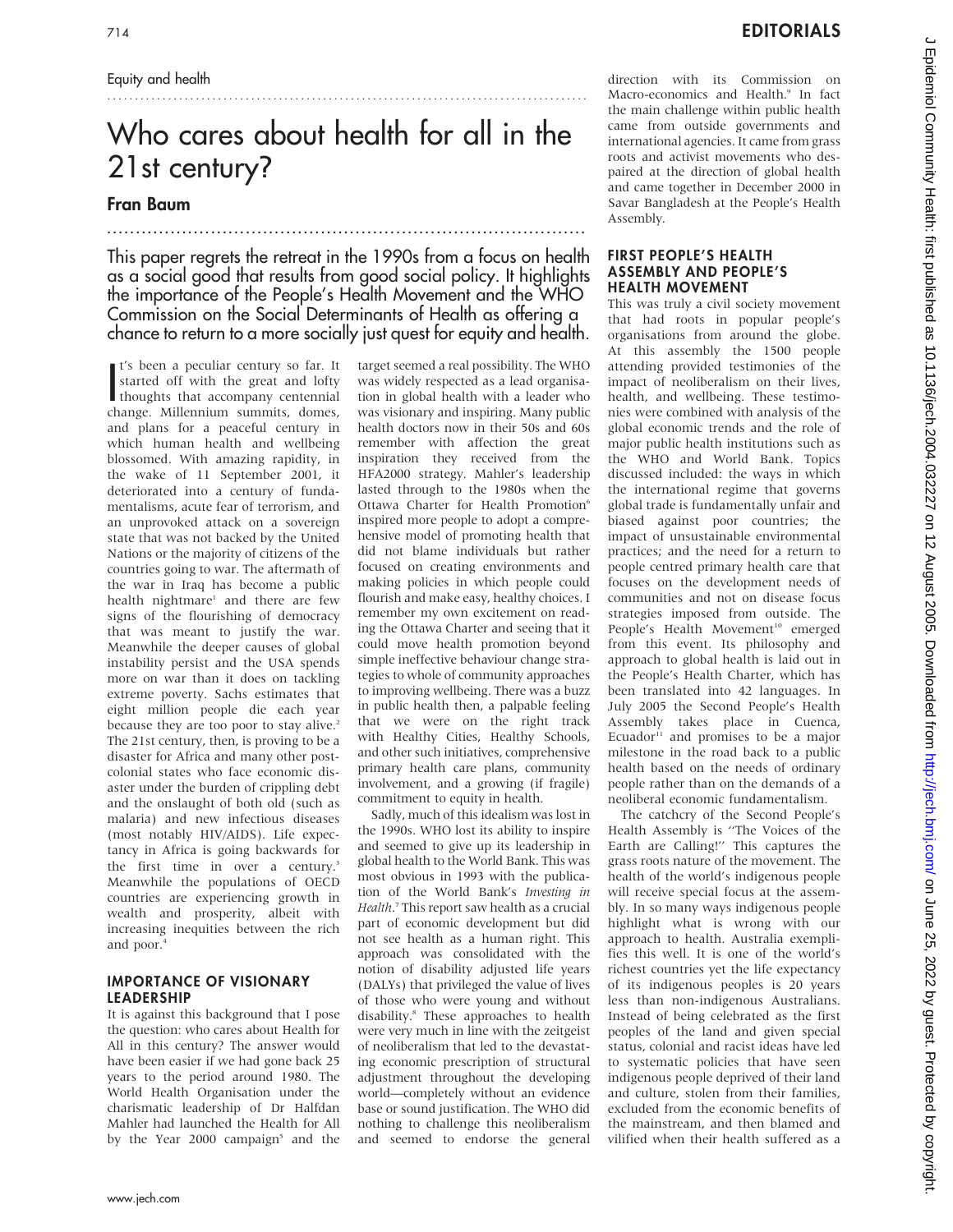result of the cruel and inhuman policies.12 Blatant injustices such as this provide the fuel and passion for the People's Health Movement.

### GLOBAL CIVIL SOCIETY CARES

The other signs of caring about achieving health for all in the 21st century come from the ''Make Poverty History'' campaign with the goals of ''trade justice, drop the debt, more and better aid''.13 The campaign focuses on the 2.8 billion people (nearly half the world's population) who live on less than US\$2 per day. It is driven by a range of non-government organisations and global campaigners such as Sir Bob Geldof and calls directly on the G8 countries to drop debt for the most heavily indebted nations and for aid to be increased to 0.7% of GDP as recommended by the UN Millennium Summit.<sup>13</sup> Achievement of these aims has the potential to make our world healthier and more equitable. But this will only happen if what follows is an approach to health and wellbeing that builds on the early, visionary history of the WHO that recognised that health is not just about the absence of disease but about improving the quality of everyday life in terms of our relationships with each other, the safety and satisfaction of our schools and workplaces, the quality and sustainability of transport and housing, the availability of education, sustainability of the environment, and freedom from violence and war.<sup>14</sup> So often those who want to do good do not act on this knowledge. Rather they focus on the diseases and believe that tackling them will do the job of creating more health and equity. So we have seen the flourishing of bodies such as the Global Fund and Gates Foundation that, with the best of intentions, set out to tackle a range of infectious diseases. Yet they do very little to tackle the broad social and economic determinants of health that dictate who gets what disease. Healthy people are mainly healthy, not primarily because they have access to good health services (although this helps), but because they have good food, comfortably homes, live in a peaceful environment, have good social support, adequate income, and a satisfying job. The global public health community has to understand and act on this crucial knowledge about what creates health. Are there any signs this may be happening?

### SIGNS OF HOPE: SECOND PEOPLE'S HEALTH ASSEMBLY AND WHO COMMISSION ON THE SOCIAL DETERMINANTS OF HEALTH

It just could be that 2005 may be remembered as the year the social and

economic determinants of health began to be taken really seriously globally, nationally, regionally, and locally. In July 2005 the Second People's Health Assembly will take this knowledge as central to its deliberations about how to make the world healthier and more equitable. In March 2005 the WHO launched its own Commission on the Social Determinants of Health (CSDH).15–17 This commission will place a primary emphasis on the underlying factors that determine how healthy populations are and how equitably health is distributed within populations. It will emphasise that health services, while crucial, are only one of the determinants of health and that most health gain will come from going upstream to focus on those factors such as employment, housing, quality of living environments, social relationships, and education that are the main determinants of how healthy we are. The commission works on the assumption that creating healthy societies and individuals largely results from action outside the health sector.

The CSDH will use three key strategies to achieve its aims. Firstly, it will establish knowledge networks preliminarily entitled: Priority Public Health Diseases; Child Health and Education; Financing; Human Settlements; Social Exclusion; Employment; Globalisation; Health Systems, Measurement, Gender and Women's Empowerment. Secondly, it will work with countries to ensure action on the social and economic determinants of health. Thirdly, it will work to reform the WHO by ensuring that awareness of the importance of the social and economic determinants of health informs all its work and becomes evident in its response to health issues. The commission has great potential to assist Dr J W Lee, the current director general, to leave as his legacy a reformed WHO that is imbued with a strong understanding and determination to act on the social and economic determinants of health and a public health community that accepts the inevitable logic and sense of designing all interventions based on this understanding.

### MAKING SOCIAL DETERMINANTS OF HEALTH CENTRAL

The path taken by the People's Health Movement and the CSDH is not going to be easy. While more funding has gone into global health in recent years the overwhelming amount of it has gone into disease initiatives that do not tackle the underlying social and economic determinants of health. However, if the People's Health Movement and the CSDH are successful in picking up the baton from the earlier Health for All

2000 movement they may form the vanguard of a successful movement for a socially just and healthier world in which policy decisions are driven primarily by this vision rather than by decisions that maximise profit for a small elite. If the public health community does care about health for all in this century then it must put its full support behind the People's Health Movement and the Commission on the Social Determinants of Health.

J Epidemiol Community Health 2005;59:714–715. doi: 10.1136/jech.2005.035113

Correspondence to: Professor F Baum, Department of Public Health, Flinders University, GPO Box 2100, Adelaide 5001, Australia; fran.baum@flinders.edu.au

#### Funding: none.

Conflicts of interest: Fran Baum has been a member of the Global Steering Group of the People's Health Movement since 2000 and was appointed as a Commissioner on the WHO Commission on the Social Determinants of Health in March 2005.

### **REFERENCES**

- 1 Roberts L, Lafta L, Garfield R, et al. Mortality before and after the 2003 invasion of Iraq. Lancet 2004;364:1857–64.
- 2 Sachs JD. The end of poverty. Economic possibilities for our times. New Jersey: Penguin Books, 2005.
- 3 Labonte R, Schrecker T, Sanders D, et al. Fatal indifference. The G8, Africa and global health. Cape Town: The University of Cape Town Press, 2004.
- 4 Navarro V, ed. The political economy of social inequalities. Consequence for health and quality of life. Amityville, NY: Baywood Publishing, 2002.
- 5 World Health Organisation. Global strategy for Health for All by the year 2000. Geneva: WHO, 1981.
- 6 World Health Organisation. The Ottawa Charter for health promotion. Health Promotion 1986;1:i–v.
- 7 World Bank. World development report 1993: investing in health. Oxford: Oxford University Press, 1993.
- 8 Anand S, Hanson K. Disability-adjusted life years: a critical review. In: Anand S, Peter F, Sen A, eds. Public health, ethics and equity. Oxford: Oxford University Press, 2004:183–99.
- 9 Sachs J. Macro economics and health: investing in health for economic development. Geneva: World Health Organisation, 2001, http:// www.cid.harvard.edu/cidcmh/CMHReport.pdf (accessed on 14 Jun 2005).
- 10 The People's Health Movement. http://
- www.phmovement.org (accessed 14 Jun 2005). 11 The People's Health Movement. http://www. phmovement.org/pha2/ (accessed on 14 Jun 2005).
- 12 Human Rights and Equal Opportunity Commission. Bringing them home: findings of the national inquiry into the separation of Aboriginal and Torres Strait Islander children from their families. Sydney: Human Rights and Equal Opportunity Commission, 1997.
- 13 Editorial. From Love 8 to G8: only results matter. New Statesman 2005;6 Jun:6-7
- 14 Baum F. The new public health. Oxford: Oxford University Press, 2002.
- 15 World Health Organisation. http://www.who.int/ social\_determinants/en/ (accessed 14 Jun 2005). Lee JW. Public health is a social issue. Lancet
- 2005;365:1005–6. 17 Marmot M. Social determinants of health
- inequalities. Lancet 2005;365:1099–104.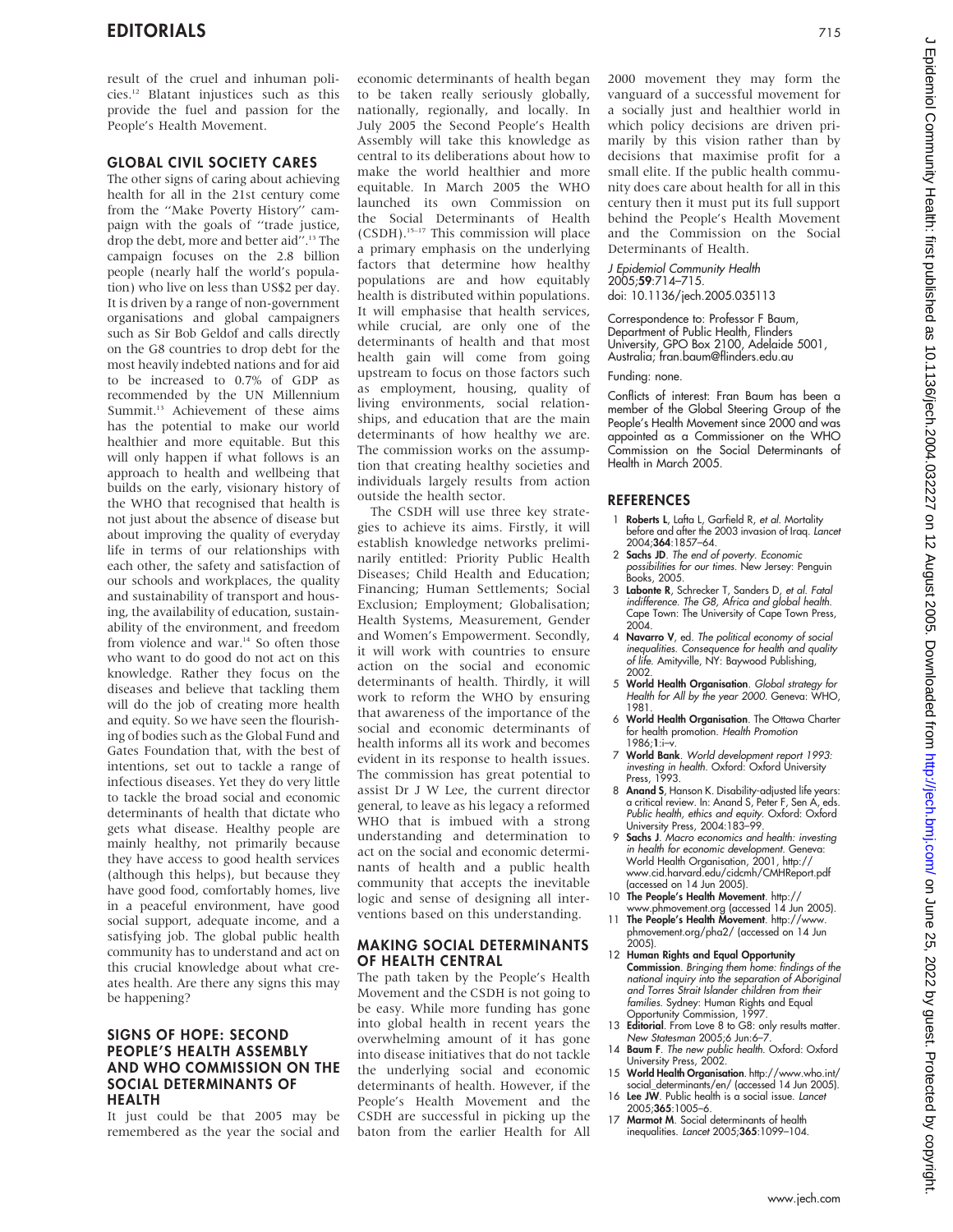### Environmental health

## A journal for evidence based policies Ana M Garcia, Carlos Alvarez-Dardet

.......................................................................................

## ...................................................................................

### The journal of the increasingly relevant.

The journal has published in this<br>
issue<sup>1</sup> and in a previous recent issue<sup>2</sup><br>
two papers with striking evidence<br>
relating atmospheric contaminants, and he journal has published in this issue<sup>1</sup> and in a previous recent issue<sup>2</sup> two papers with striking evidence mostly emissions derived from oil based combustion from engine exhausts, with increased risk for children of dying from leukaemia and other cancers. The risk was particularly high for children born in the proximities (up to 1 km) of bus stations, but also hospitals and other industrial resources with oil combustion emissions. The results from the different data and several analyses presented in both papers are firmly consistent with the author's conclusions: childhood cancers are strongly determined by prenatal or early postnatal exposures to oil based combustion gases, especially from engine exhausts. Two key points arise from such a conclusion. Firstly, how good is evidence supporting this statement? Secondly, is there an additional argument for stricter control of atmospheric emissions?

Results from both papers, although clearly coherent, are based on data and analysis with some limitations, a common occurrence in epidemiological research, the same category of research that discovered that tobacco causes several health effects and that water born infectious diseases can be effectively prevented. In this case, Knox uses for his analysis a database of children dying from cancer between 1953 and 1980 and maps of emissions for 2001 published by the National Atmospheric Emissions Inventory. Then, most of the putative damaging exposures (prenatal or early postnatal, according to the author) occurred more than 20 years before the data on atmospheric emissions used in the study and, probably, to higher levels of emissions than levels for 2001 in the same places. But this fact does not remove any relevance to Knox's findings: the subsequent questions are how many locations have now emissions similar, or even higher, to those happening several years ago (in UK and in other parts of the remaining world), and how safe are present levels of emissions now.

Another methodological point is that Knox's results are based on mortality data. It will be worth examining also data on childhood cancer incidence (that is, including also child non-lethal cancers): would it be expected to find even higher risks for concerned contaminants? Also, a particularity of Knox analysis is that, as a consequence of the lack of a proper control group, the analysis uses only cases of migrant children (changing address between birth and death). This approach is based on the premise of migration equilibrium around emissions hotspots in the general child population. It would be interesting to test the validity of this approach (analysis of migrants) against confirmed effects of atmospheric emissions. Available data from well established networks of research in this area<sup>3</sup> could be useful for this testing.

Besides limitations, Knox also finds a clear dose-response association for exposures and childhood cancers, an important criterion for evaluating causality in exposure-damage associations. Another important criterion for causality is consistency. This is to say, if different researchers, observing different populations with different approaches arrive at similar findings, it is probable that the observed association (namely, emissions from combustion from engine exhausts and childhood cancer) is causal, and not casual. This point is crucial for prevention, as only for causal associations will interventions eliminating or reducing exposure be followed by a reduction in the damage frequency or intensity. Knox<sup>2</sup> quotes studies from USA, Italy, Sweden, and France finding increased risks for leukaemia and other childhood cancer related to residence near high volume roads and petrol and vehicle repair garages. Knox also refers to some studies that have not found any relations. Apparently studies in this area are still scarce, but perhaps there is already enough information for a systematic review or meta analysis properly weighting all available evidence together.

The second point raised at the beginning of this commentary is even more crucial. Should these papers, and other available evidence, be used on behalf of stricter control of oil combustion emissions? Should government and

authorities seriously consider these findings and develop any specific actions? And also: could scientific journals play a critical part in decision making processes related to issues affecting people's health, but also strongly depending on political, economical, social, and cultural influences? Well, as much as they can. This journal has deliberately developed an editorial policy focused on publishing the best scientific evidence for socially relevant research on health determinants (''the journal of the increasingly relevant''4 ): the ''policy implications'' window in articles or the ''Evidence based public health policy and practice'' section are reassuring proofs of this editorial determination. In a recent editorial<sup>5</sup> the role of public health policy was examined in its relation with public health research, particularly addressing interventions over gradually augmenting health inequalities. Also poorer people are more likely to live near more contaminating industrial resources.

The gains for health and wellbeing from searching for ''appropriate engineering and social solutions''1 to better control toxic atmospheric emissions from oil combustion surpass the expectations of any single study. $3^{6-8}$  But also, childhood cancer is an important socially sensitive public health problem and Knox's findings<sup> $12$ </sup> should be seriously taken into account by decision makers concerned with environmental emissions' limits and control.

J Epidemiol Community Health 2005;59:716–717. doi: 10.1136/jech.2005.035196

### ......................

Authors' affiliations

A M Garcia, Department of Preventive Medicine and Public Health, University of Valencia, Spain

C Alvarez-Dardet, Department of Public Health, University of Alicante, Spain

Correspondence to: Professor A M Garcia, Facultad de Ciencias Sociales, Avda. Tarongers s/n, 46022 Valencia, Spain; anagar@uv.es

Funding: none.

Conflicts of interest: none.

### REFERENCES

- 1 Knox EG. Oil combustion and childhood cancers. J Epidemiol Community Health 2005;59:755–60.
- 2 Knox EG. Childhood cancers and atmospheric carcinogens. J Epidemiol Community Health  $2005:59:101-5$ .
- 3 Medina S, Plasencia A, Ballester F, et al, on behalf the Apheis group. Apheis: public health impact of  $PM_{10}$  in 19 European cities. J Epidemiol Community Health 2004;58:831–6.
- 4 Alvarez-Dardet C, Ashton JR. In this issue.
- J Epidemiol Community Health 2004;58:965. 5 Joffe M, Mindell J. A tentative step towards healthy public policy. J Epidemiol Community Health 2004;58:966–8.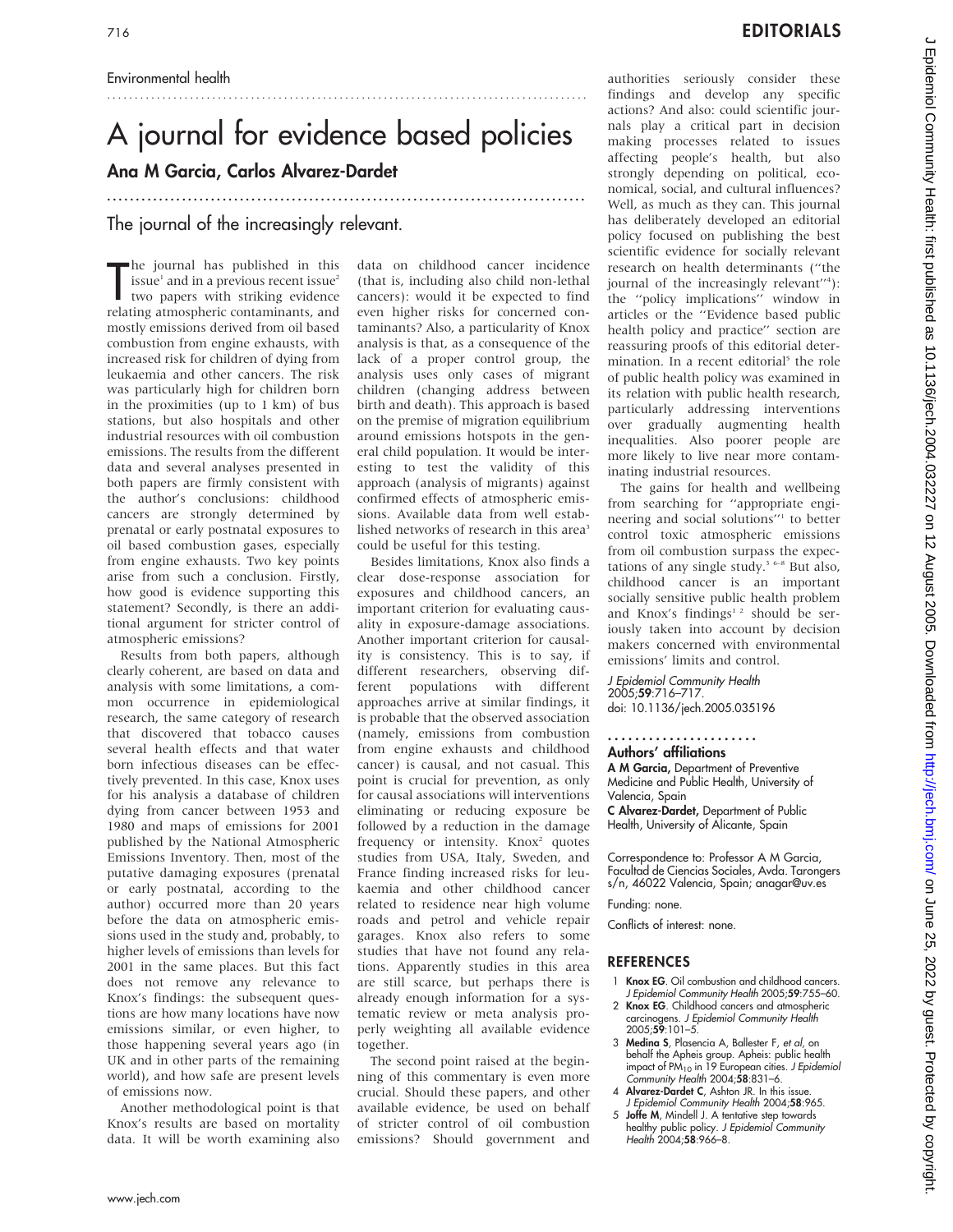## **EDITORIALS** 717

6 Nakahara S, Nakamura Y, Ichikawa M, et al. Relation between increased numbers of safe playing areas and decreased vehicle related child mortality rates in Japan from 1970 to 1985: a

trend analysis. J Epidemiol Community Health 2004;58:976–81.

7 Morrison DS, Thomson H, Petticrew M. Evaluation of the health effects of a neighbourhood traffic

calming scheme. *J Epidemiol Community Health*<br>2004;**58**:837–40.

8 Tafari L. Lead free. J Epidemiol Community Health 2004;58:966.

### Environmental health

# Geographically based approaches can identify environmental causes of disease

.......................................................................................

### Manolis Kogevinas, Neil Pearce

There is growing evidence to suggest the potential importance of specific environmental exposures in the causation of cancer in children.

The causes of child leukaemia and,<br>
more generally of malignant neo-<br>
plasms in childhood have been long<br>
investigated. Various theories have been he causes of child leukaemia and, more generally of malignant neoplasms in childhood have been long proposed on the aetiological mechanisms and risk factors for these neoplasms, including the influence of genetic, prenatal, and postnatal exposures. With a few exceptions, particularly for in utero exposure to ionising radiation and some genetic syndromes, strong and consistent evidence on the importance of specific risk factors has not been produced. One recent exception is the association of ambient air pollution with child leukaemia, an association that is also supported by experimental evidence. For example, a recent experimental study<sup>1</sup> showed that filtration of particulate matter in ambient air significantly reduced heritable mutation rates in laboratory mice housed outdoors near a major highway and two integrated steel mills. On the other hand, extremely low frequency electromagnetic fields (ELF-EMF) emitted by power lines have received a great deal of attention in recent years, but the evidence of an association with childhood leukaemia remains uncertain; furthermore, even if ELF-EMF are causally associated with child leukaemia they could explain only a very small fraction of all child leukaemias, perhaps around 1%.2 Exposure to pesticides, both general and specific, has also been examined extensively in relation to childhood cancers, but the evidence is far from conclusive.<sup>3</sup>

The paper by George Knox in this issue<sup>4</sup> follows other recent work examining proximity to industrial sources of exposure to toxic atmospheric emissions and childhood cancer.<sup>5</sup> In this paper he expands on this work by evaluating the effects of specific exposures and their combinations.

...................................................................................

Knox applies an approach that differs from that of other studies in two respects. Firstly, the data available are extensive both regarding the number of cases and the number of sources and exposures examined. Secondly, he uses a migration index as the main source for the calculation of the relative risk.

Knox has assembled an impressive combination of records including data on hotspots derived from information on atmospheric emissions, trade directories, and map inspections. He has then used this to examine birth and death records for children dying from cancer and has classified each address with regards to its proximity to hotspots for atmospheric emissions, particularly focusing on migration in and out of hotspots.

The migration index that is used in this analysis could be seen as a type of a case-crossover study design. Children moving houses are examined regarding the distance of their houses from specific sources at birth and at the time of cancer diagnosis. The ''case'' address is the address the child lived in at the time of birth, and exposures at this time are assumed to be aetiologically relevant to the subsequent cancer. The ''control'' address is the address that (the same) child lived in at the time of death from cancer, and exposures at this time are assumed to not be aetiologically relevant. If these assumptions are correct, then the informative ''case-control pairs'' are those in which the ''case address'' at time of birth and the

''control address'' at time of death are different. For a particular definition of exposure (for example, living within 1.0 km of a hotspot), the ratio of the number of discordant ''pairs'' in which the ''case address'' is exposed (and the ''control address'' is not) to the number of discordant pairs in which the "control address" is exposed (and the "case address" is not), yields the odds ratio in a manner analogous to a "matched pair" analysis of a more orthodox case-control study. This in turn can be applied to the overall prevalence of ''exposure'' among all cases (not just those who moved) to yield an estimate of the population attributable risk.

There are several important assumptions underlying this comparison. Firstly, it assumes that exposures occurring at birth are more aetiologically relevant than those occurring close to the time of cancer diagnosis and death. When this assumption is invalid (for a particular exposure), the findings reported here will also be invalid. In the most extreme case, in which, for a particular exposure, only very recent exposure is aetiologically relevant, the method of Knox will produce the inverse of the true odds ratio. Nevertheless, for most exposures, and for most types of childhood cancer, this assumption is reasonable, and there is also some experimental evidence supporting the importance of early, including prenatal, exposures.<sup>6</sup> Secondly, Knox's method assumes that there is short term migration equilibrium among the general child population. This assumption would not be valid if, for example, there was a general tendency in the population to move away from environmental hotspots. Thirdly, it also assumes that there is no specific tendency for families to move away from environmental hotspots after the diagnosis of cancer in the child. An attempt to address these latter two assumptions is the restriction of the analysis to short migrations of less than one kilometre. Furthermore, for any such tendencies to produce significant bias they would need to apply to both identified and non-identified environmental hotspots. Many of the exposures considered (for example, hospitals) might be assumed to fall into the latter category. Finally, one must also consider the problems related to exposure misclassification attributable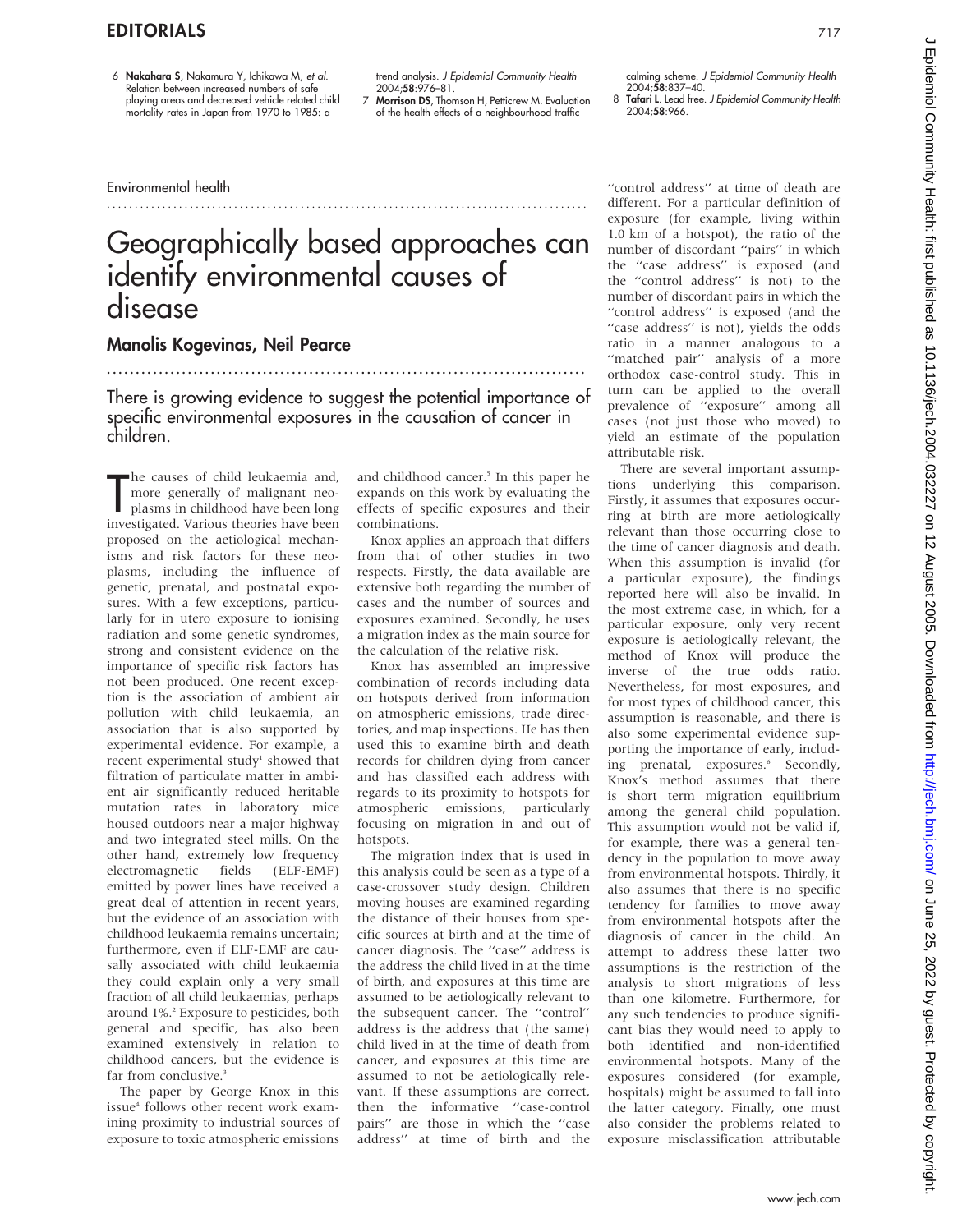to lack of information on duration of residence and in the quantification of environmental exposures,

although the resulting misclassification is likely to be non-differential and therefore to produce a bias towards the null.7

Notwithstanding these potential problems, the approach followed by Knox is innovative, and the findings are of considerable interest. He shows a number of interesting associations of environmental exposures with childhood tumours. He identifies several specific chemicals as being closely associated with child tumours, particularly butadiene and exposures from internal combustion engines. More than these specific associations, which may or may not be supported by further research, what makes this paper unique is its capacity to combine in a meaningful way a series of routinely collected data on births, deaths, residences, sources of exposures, and specific exposures.

How valid can all this be? More generally, how valid can geographical comparisons be for the identification of the causes of diseases and particularly child tumours? An extensive application of small area statistics was first proposed as a proactive measure after the Seascale leukaemia cluster (Black report). Collection and systematic analysis of such data are undoubtedly important for surveillance within the context of proactive research. However, how efficient has this approach been in identifying new (or old) causes of disease? Or at least what new hypotheses have been generated through the application of small area statistics type approaches? Probably few, at least when small area statistics are applied using

such as homocentric circles around a single point source, as has frequently been the case. There are several reasons why few, if any, risk factors have been identified by applying such approaches. Firstly, many of the environmental exposures examined in relation to cancers and reproductive outcomes such as congenital malformations, are probably not associated with high risks at common environmental levels of exposure. Secondly, such studies entail a comparatively high misclassification of the risk factor(s) of interest and of potential confounders. Finally, many of the hypotheses examined are frequently based on weak a priori evidence and are unlikely to be correct. This latter issue may not be perceived necessarily as a significant problem as small area statistical data are readily available and their use could be seen as a screening tool to test new hypotheses and/or generate them. However, a weak risk factor with a great deal of exposure misclassification is bound to produce weak results, which may not be reproduced, even if the exposure is common and therefore has a comparatively high population attributable risk. Nevertheless, small area based approaches are becoming more attractive as methods evolve, both with regard to the availability of records and methods of statistical analysis. Studies such as those by Knox clearly indicate the potential importance of specific environmental exposures in the causation of cancer in children. It will be important to further investigate these findings, and to further test their validity with other studies that have different methodologies and assumptions.

comparatively crude exposure scenarios

J Epidemiol Community Health<br>2005;**59**:717–718. doi: 10.1136/jech.2005.036608

......................

## Authors' affiliations

M Kogevinas, Respiratory and Environmental Health Research Unit, Municipal Institute of Medical Reseach (IMIM), Barcelona, Spain and Department of Social Medicine, Medical School, University of Crete, Herakleion, Greece

N Pearce, Department of Biomedical Sciences and Human Oncology, University of Turin, Italy and Centre for Public Health Research, Massey University Wellington Campus, Wellington, New Zealand

Correspondence to: Dr M Kogevinas, Respiratory and Environmental Health Research Unit, Municipal Institute of Medical Reseach (IMIM), 80 Dr Aiguader Rd, Barcelona 08003, Spain; kogevinas@imim.es

Funding: Neil Pearce's work on this paper was supported by the Health Research Council of New Zealand, and the Progetto Lagrange, Fondazione CRT/ISI. M Kogevinas was partially supported by ISCIII (Red de Centros RCESP C03/09), Madrid.

Competing interests: none.

### REFERENCES

- 1 Somers CM, McCarry BE, Malek F, et al. Reduction of particulate air pollution lowers the risk of heritable mutations in mice. Science 2004;304:1008–10.
- 2 Ahlbom A, Day N, Feychting M, *et al.* A pooled<br>analysis of magnetic fields and childhood<br>leukaemia. *Br J Cancer* 2000;**83**:692–8.
- 3 Zahm SH, Ward MH. Pesticides and childhood cancer. Environ Health Perspect
- 1998;106(suppl 3):893–908. 4 Knox EG. Oil combustion and childhood cancers. J Epidemiol Community Health 2005;59:755-60.
- 5 Knox EG. Childhood cancers and atmospheric carcinogens. *J Epidemiol Community Health*<br>2005;**59**:101–5.
- 6 Greaves M. Childhood leukaemia. BMJ 2002;324:283–7.
- 7 Checkoway H, Pearce N, Kriebel D. Research methods in occupational epidemiology. Oxford: Oxford University Press, 2004.

### Occupational health

## Job insecurity and its effect on health Mel Bartley

.......................................................................................

## Findings suggest that reductions in job insecurity should be a point of intervention for government policies aimed at improving population health and reducing health inequalities.

...................................................................................

Job insecurity and its effect on health<br>is now an important topic within<br>social epidemiology.<sup>1-5</sup> Some time<br>time ago, a few papers began to appear ob insecurity and its effect on health is now an important topic within social epidemiology.<sup>1-5</sup> Some time

in Australia, $67$  and the UK $8$  suggesting that poor job quality might affect mental health almost as much as job loss. This possibility was pursued in path breaking work using the UK Whitehall II study of health in London based civil servants.<sup>9</sup> Ferrie and her colleagues were able to follow changes in health measurements in a subgroup of men and women whose civil service department was sold to the private sector. In this way, they could take account of possible health differences between those who did and did not experience increasing insecurity before the onset of job change or unemployment. The nature of the reorganisation also meant that to a large extent, civil servants had been ''randomised'' into the group experiencing greater upheaval in their work situations.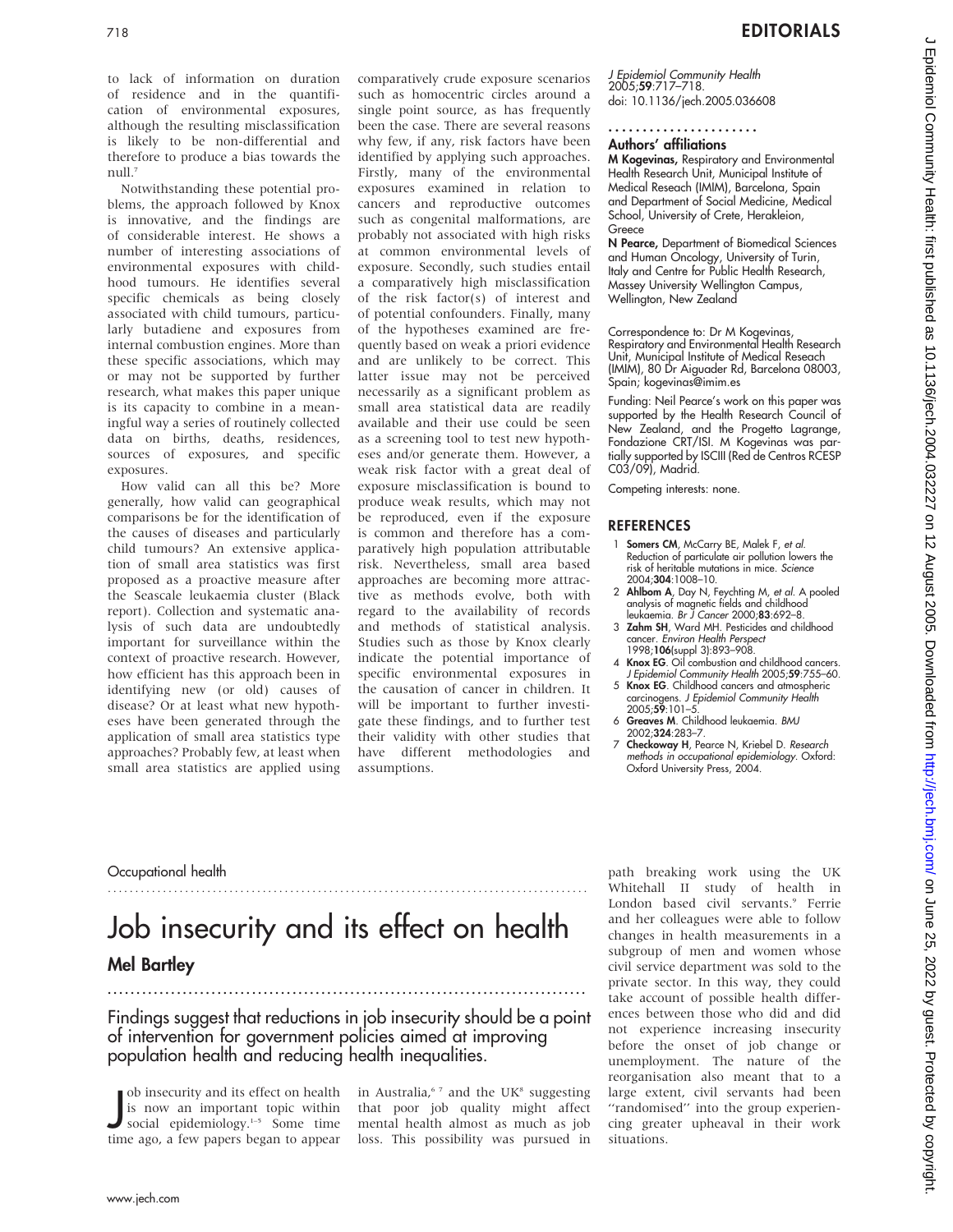Research in this area has advanced quickly at a time when, according to many measures, the numbers of secure jobs in the economies of industrialised nations are falling, to be replaced by a variety of more ''flexible'' types of employment contract.10 Perhaps public health advocates are at least as much influenced by the feeling that working conditions are regarded as something that can easily be sacrificed to the gods of economic productivity.<sup>11</sup>

The paper by Artazcoz et al adds to this growing literature in important ways. The authors are well aware of the dangers that people with a tendency towards depression or anxiety may perceive their jobs as less secure.<sup>12</sup> They are able to show that the relation of less secure employment conditions to health depends on several other factors. One of these is sex. The other is social class (manual or non-manual). Not every kind of insecurity is associated with poorer psychosocial health. The highest excess risk is experienced by those whose contracts have no fixed term, or who have no formal employment contract at all: more or less a ''doseresponse relation''.

Several recent meta-analyses $13/14$  have confirmed the effect of work insecurity on health. Whereas continued insecurity has been found to be a health risk, secure re-employment outside of a declining heavy industrial environment has been found actually to improve health.<sup>15</sup> Several papers have now concluded from their findings that reductions in job insecurity should be a point of intervention for government policies aimed at improving population health and reducing health inequalities.<sup>11 16 17</sup>

J Epidemiol Community Health 2005;59:718–719. doi: 10.1136/jech.2004.032235

Correspondence to: Professor M Bartley, Department of Epidemiology and Public Health, University College London, 1–19 Torrington Place, London WC1E 6BT, UK; m.bartley@ucl.ac.uk

### **REFERENCES**

- 1 **McDonough P**. Job insecurity and health. Int J Health Serv 2000;30:453–76.
- 2 Levenstein S, Smith MW, Kaplan GA. Psychosocial predictors of hypertension in men and women. Arch Intern Med 2001;161:1341–6.
- 3 Ferrie JE, Shipley MJ, Stansfeld SA, et al. Effects of chronic job insecurity and change in job security on self reported health, minor psychiatric morbidity, physiological measures, and health related behaviours in British civil servants: the<br>Whitehall II study. *J Epidemiol Community Health* 2002;56:450–4.
- 4 Power C, Stansfeld SA, Matthews S, et al. Childhood and adulthood risk factors for socioeconomic differentials in psychological distress: evidence from the 1958 British birth cohort. Soc Sci Med 2002;55:1989-2004.
- 5 Mohren DC, Swaen GM, van Amelsvoort LG, et al. Job insecurity as a risk factor for common infections and health complaints. J Occup Environ Med 2003;45:123–9.
- 6 Winefield AH, Tiggeman M, Goldney RD. Psychological concomitants of satisfactory employment and unemployment in young people.

.......................................................................................

Soc Psychiatry Psychiatr Epidemiol<br>1988;**23**:149–57.

- 7 Winefield AH, Tiggemann M, Winefield HR. The psychological impact of unemployment and unsatisfactory employment in young men and women: longitudinal and cross-sectional data. Br J Psychol 1991;82:473–86.
- 8 **Burchell B**. Who is affected by unemployment? In:<br>Gallie D, Marsh C, Vogler C. Un*employment and* social change. Oxford: Oxford University Press, 1996.
- 9 Ferrie JE, Shipley MJ, Marmot MG, et al. Health effects of anticipation of job change and nonemployment: longitudinal data from the Whitehall Il study. BMJ 1995;311:1264-9.
- 10 Burchell BJ. The unequal distribution of job insecurity, 1966–86. International Review of Applied Economics 1999;13:437–58.
- 11 Lavis JN, Farrant MS, Stoddart GL. Barriers to employment-related healthy public policy in Canada. Health Promot Internation 2001;16:9–20.
- 12 Artazcoz L, Benach J, Borrell C, et al. Social inequalities in the impact of flexible employment on different domains of psychosocial health. J Epidemiol Community Health 2005;59:761–7.
- 13 Bohle P, Quinlan M, Mayhew C. The health and safety effects of job insecurity: an evaluation of the evidence. Economic and Labour Relations Review 2001;12:32–60.
- 14 Sverke M, Hellgren J, Naswall K. No security: a meta-analysis and review of job insecurity and its consequences. J Occup Health Psychol 2002;7:242–64.
- 15 Ostry AS, Hershler R, Kelly S, et al. Effects of deindustrialization on unemployment, reemployment, and work conditions in a manufacturing workforce. BMC Public Health 2001;1:15.
- 16 Kristensen TS, Borg V, Hannerz H. Socioeconomic status and psychosocial work environment: results from a Danish national study. Scand J Public Health 2002;59:41–8.
- 17 Bartley M, Sacker A, Clarke P. Employment status, employment conditions, and limiting illness: prospective evidence from the British household panel survey 1991–2001. *J Epidemiol*<br>Community Health 2004;**58**:501–6.

### Occupational health

# Flexible employment and health inequalities

### Fernando G Benavides, George L Delclos

A flexible labour market could contribute to increasing health inequalities and should be a priority on the public health policy agenda.

The relation between itexible<br>
employment and health is a recent<br>
public health research question.<sup>1</sup> he relation between flexible employment and health is a recent After a long period of progressive labour market regulatory policymaking, particularly in European Union countries, where the influence of trade unions is strong, employers now argue for a supply of a full time workforce that will allow them to compete in a global market characterised by continuous technical and organisational change. In

this global environment, and from a purely economic perspective, flexible employment has become considered as a necessary condition to increase productivity, and is a characteristic common to both developed and developing countries.

...................................................................................

Recent research, however, has begun to suggest that flexible employment may have adverse affects on the health of workers. For instance, mortality is significantly higher among temporary workers in comparison with permanent workers.2 Persons who experience frequent job changes are more likely to smoke, consume more alcohol, and exercise less<sup>3</sup>; and workers who perceive job insecurity experience significant adverse effects on their physical and mental health.4 Despite some of the limitations of these kinds of studies, primarily in the various definitions of flexible employment (which can be variably defined as job insecurity, frequent job change, or type of contract), the picture regarding this important question is becoming clearer.

In this issue, Artazcoz et al add another piece to this complex puzzle.<sup>5</sup> The authors examine the possible impact of flexible employment on health inequalities, and show an association between poor mental health outcomes and two forms of flexible employment (non-fixed term temporary contracts and being employed with no contract) that differentially affects less privileged workers: women and male manual workers.